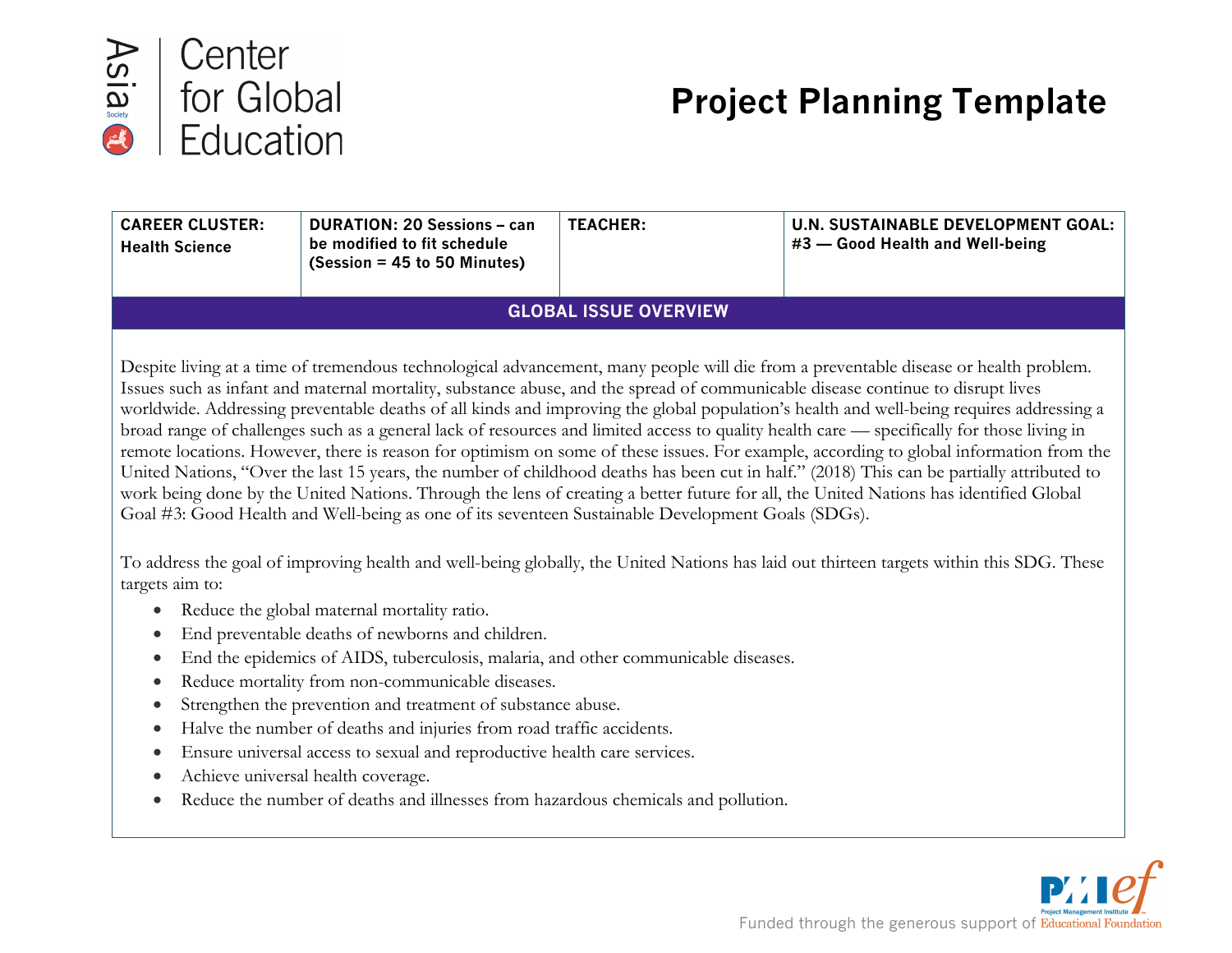Successfully reaching these goals by 2030 will require a multi-layered approach requiring further advancements, such as health care policy and funding, effective educational campaigns, and improved technologies. Creative and innovative solutions to these health issues will not only help the United Nations meet their goal, but will improve the health of the global population.

#### **Global Competencies Addressed:**

*Investigate the World*: Initiate investigations of the world by framing questions, analyzing and synthesizing relevant evidence, and drawing reasonable conclusions about global issues.

*Recognize Perspectives*: Recognize, articulate, and apply an understanding of different perspectives.

*Communicate Ideas*: Select and apply appropriate tools and strategies to communicate and collaborate effectively — meeting the needs and expectations of diverse individuals and groups.

*Take Action*: Translate ideas, concerns, and findings into appropriate and responsible individual or collaborative actions to improve conditions.

| <b>STANDARDS ADDRESSED</b>                                                                                                                                                                                                                                                                                                                                                                                                                                                                       |                                                                                                                                                                                                                                                                                                                                                                                                                                                                                                                                                                                                |                                                                                                                                                                                                      |  |  |  |
|--------------------------------------------------------------------------------------------------------------------------------------------------------------------------------------------------------------------------------------------------------------------------------------------------------------------------------------------------------------------------------------------------------------------------------------------------------------------------------------------------|------------------------------------------------------------------------------------------------------------------------------------------------------------------------------------------------------------------------------------------------------------------------------------------------------------------------------------------------------------------------------------------------------------------------------------------------------------------------------------------------------------------------------------------------------------------------------------------------|------------------------------------------------------------------------------------------------------------------------------------------------------------------------------------------------------|--|--|--|
| <b>Career/Technical Knowledge and Skills</b>                                                                                                                                                                                                                                                                                                                                                                                                                                                     | <b>Academic Knowledge and Skills</b>                                                                                                                                                                                                                                                                                                                                                                                                                                                                                                                                                           | 21st Century Skills                                                                                                                                                                                  |  |  |  |
| <b>Common Career Technical Core</b><br><b>Career Ready Practices</b><br>4. Communicate clearly and effectively and<br>with reason.<br>5. Consider the environmental, social, and<br>economic impacts of decisions.<br>6. Demonstrate creativity and innovation.<br>7. Employ valid and reliable research<br>strategies.<br>8. Utilize critical thinking to make sense of<br>problems and persevere in solving them.<br>12. Work productively in teams while using<br>cultural global competence. | <b>Next Generation Science Standards</b><br><b>Engineering Design:</b><br>HS-ETS1-1. Analyze a major global<br>$\bullet$<br>challenge to specify qualitative and<br>quantitative criteria and constraints for<br>solutions that account for societal needs<br>and wants.<br>HS-ETS1-2. Design a solution to a<br>$\bullet$<br>complex real-world problem by<br>breaking it down into smaller, more<br>manageable problems that can be solved<br>through engineering.<br>HS-ETS1-3. Evaluate a solution to a<br>complex real-world problem based on<br>prioritized criteria and trade-offs that | <b>Learning &amp; Innovation Skills</b><br>Creativity & Innovation<br>$\bullet$<br>Critical Thinking and<br>$\bullet$<br>Problem Solving<br>Communication<br>$\bullet$<br>Collaboration<br>$\bullet$ |  |  |  |
| <b>Health Science Career Cluster</b><br>HLC05.01. Health care workers will                                                                                                                                                                                                                                                                                                                                                                                                                       | account for a range of constraints,                                                                                                                                                                                                                                                                                                                                                                                                                                                                                                                                                            |                                                                                                                                                                                                      |  |  |  |
| understand how their role fits into<br>their department, their organization,<br>and the overall health care<br>environment. They will identify how<br>key systems affect services they<br>perform and quality of care.                                                                                                                                                                                                                                                                           | including cost, safety, reliability, and<br>aesthetics as well as possible social,<br>cultural, and environmental impacts.<br>HS-ETS1-4. Use a computer<br>simulation to model the impact of<br>proposed solutions to a complex real-<br>world problem with numerous criteria                                                                                                                                                                                                                                                                                                                  |                                                                                                                                                                                                      |  |  |  |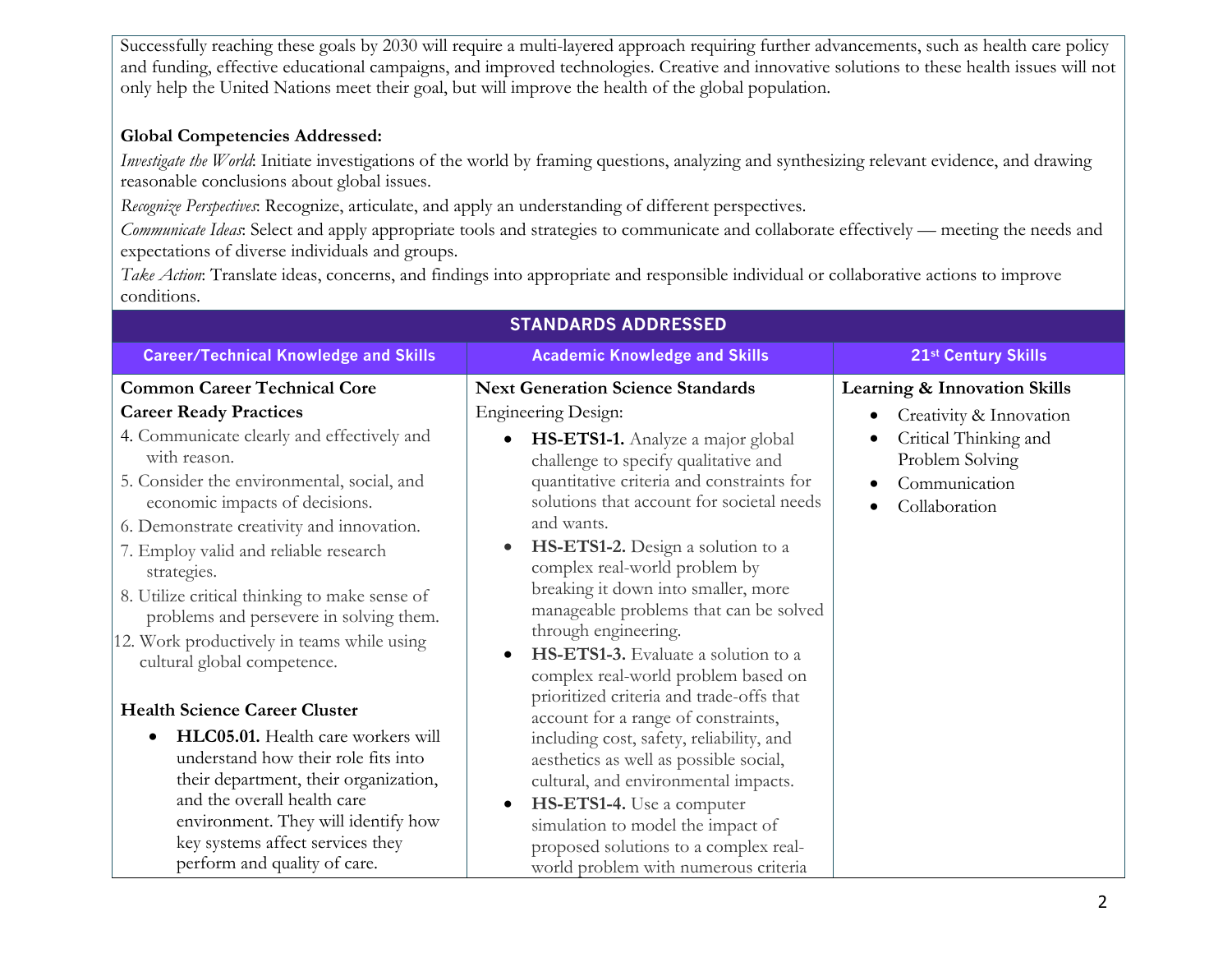| and constraints on interactions within<br>and between systems relevant to the<br>problem.                                                                                                                                                                                                                                                                                                                                                                                                                                                                                                                                                                                                                                                                                                                               |  |
|-------------------------------------------------------------------------------------------------------------------------------------------------------------------------------------------------------------------------------------------------------------------------------------------------------------------------------------------------------------------------------------------------------------------------------------------------------------------------------------------------------------------------------------------------------------------------------------------------------------------------------------------------------------------------------------------------------------------------------------------------------------------------------------------------------------------------|--|
| <b>Common Core Academic Standards</b>                                                                                                                                                                                                                                                                                                                                                                                                                                                                                                                                                                                                                                                                                                                                                                                   |  |
| ELA/Literacy:                                                                                                                                                                                                                                                                                                                                                                                                                                                                                                                                                                                                                                                                                                                                                                                                           |  |
| RST.11-12.7. Integrate and evaluate<br>multiple sources of information<br>presented in diverse formats and media<br>(e.g., quantitative data, video,<br>multimedia) in order to address a<br>question or solve a problem.<br>RST.11-12.8. Evaluate the hypotheses,<br>data, analysis, and conclusions in a<br>science or technical text, verifying the<br>data when possible and corroborating or<br>challenging conclusions with other<br>sources of information.<br>RST.11-12.9. Synthesize information<br>from a range of sources (e.g., texts,<br>experiments, simulations) into a<br>coherent understanding of a process,<br>phenomenon, or concept, resolving<br>conflicting information when possible.<br>Mathematics:<br><b>MP.2.</b> Reason abstractly and<br>quantitatively.<br>MP.4. Model with mathematics. |  |
|                                                                                                                                                                                                                                                                                                                                                                                                                                                                                                                                                                                                                                                                                                                                                                                                                         |  |

## **PROJECT DEFINITION & GOALS/OBJECTIVES**

This project stems from the United Nation's list of Sustainable Development Goals (SDGs). The SDGs are a set of 17 goals that aim to end poverty, fight inequality, and stop climate change. Specifically, this project focuses on SDG #3: Good Health and Well-being. This project has been designed to allow ample student choice as there are thirteen targets students may choose from to develop a possible solution. Students then engage in a design process to define the problem, brainstorm possible solutions, create and test a prototype or solution, and present their solutions to community and/or global partners.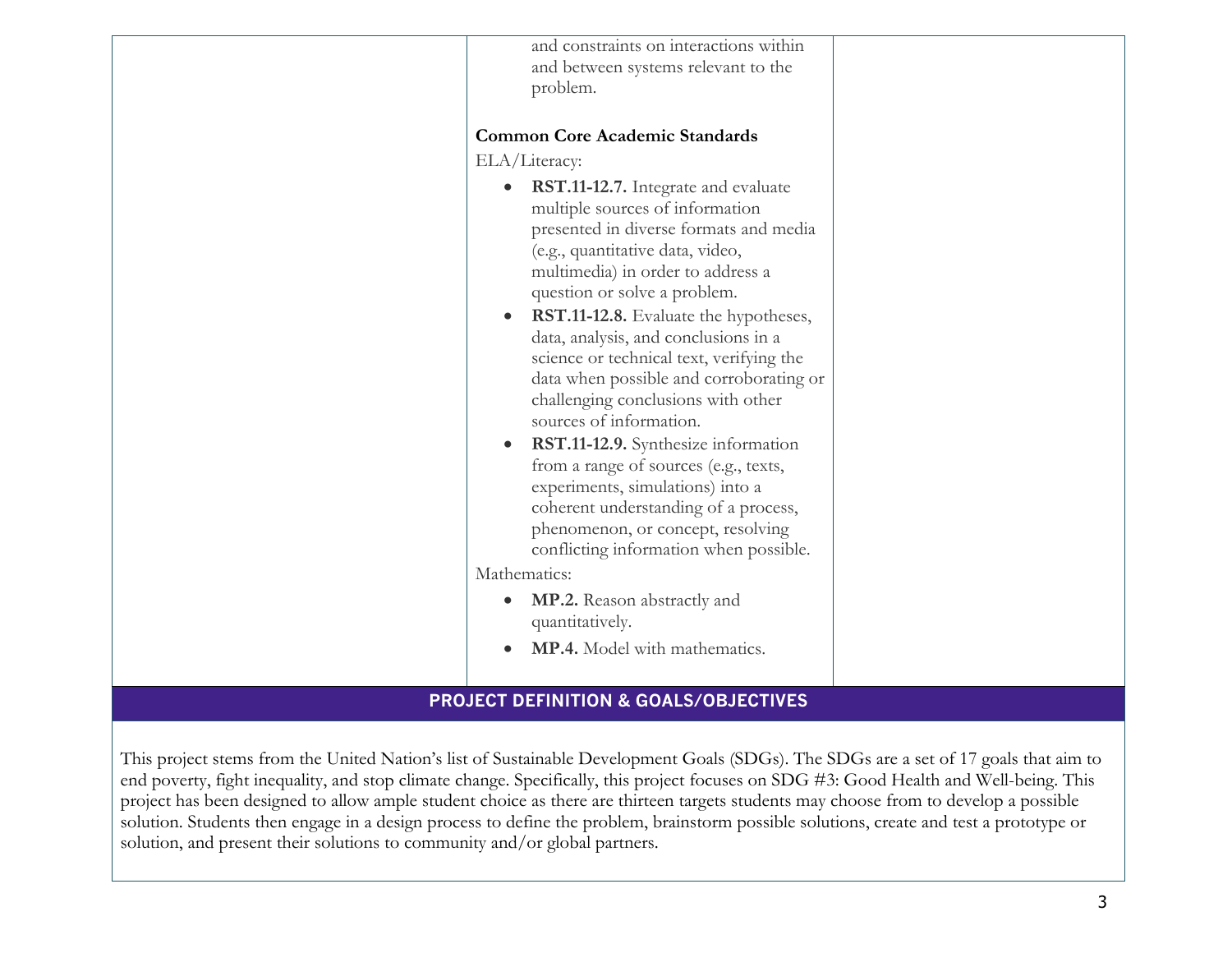#### **Goals:**

- The students will gain understanding of the United Nations Sustainable Development Goals (SDGs) and develop empathy for other cultures.
- Students will acquire the skills necessary to research factors impacting global health and well-being.
- Students will use a design process to develop solutions to a complex real-world problem.

#### **Objectives**:

- Research a specific community/region's access to quality health care services.
- Research a specific target selected from SDG #3, and research its impact on a community.
- Brainstorm and evaluate multiple possible solutions to the chosen problem.
- Develop a plan to complete a prototype while considering constraints.
- Create a specific solution which addresses the chosen target and improves access.
- Model the potential impact of the solution.
- Communicate the solution in a unique and creative way.

#### **SCENARIO OR PROBLEM: What scenario or problem will you use to engage students in this project?**

Your team is tasked with selecting a specific community or region and defining its access to medical services (e.g., hospitals, public health organizations, emergency medical services, etc.). Next, your team must dig deeper and select one of the 13 targets identified within SDG #3 and research that specific issue with relation to your chosen community and/or region. What efforts are currently employed to meet the target? What barriers exist that make it challenging to address the target? What access do citizens have to health care with specific regard to your chosen target? Armed with this new information, brainstorm possible solutions that improve access. Develop a proposal and/or a plan or prototype that will improve access to quality health care for your chosen community/region and share it with local health officials, organizations, etc. In any message you communicate or solution you propose, be sure to take into consideration the cultural and economic realities of the region.

| <b>Essential Questions</b>                               | <b>Grade Level Adaptations</b>                                     |  |  |
|----------------------------------------------------------|--------------------------------------------------------------------|--|--|
| • How does access to health care services affect quality | • For younger students, select a target from Goal $#3$ , pointing  |  |  |
| of life?                                                 | them toward a singular focus. Provide them with ample articles,    |  |  |
| What makes good health and well-being a global           | videos, and other materials to get them started in their research. |  |  |
| $\bullet$                                                | You may want to take a lesson or two and teach specific research   |  |  |
| concern?                                                 | skills such as checking sources for accuracy, how to ask good      |  |  |
| How can we support the SDG #3: Good Health and           | questions, or notetaking. Once research is complete, you may       |  |  |
| $\bullet$                                                | even choose to narrow their outcome by requiring them to           |  |  |
| Well-being?                                              | develop a specific product (e.g., a public service announcement, a |  |  |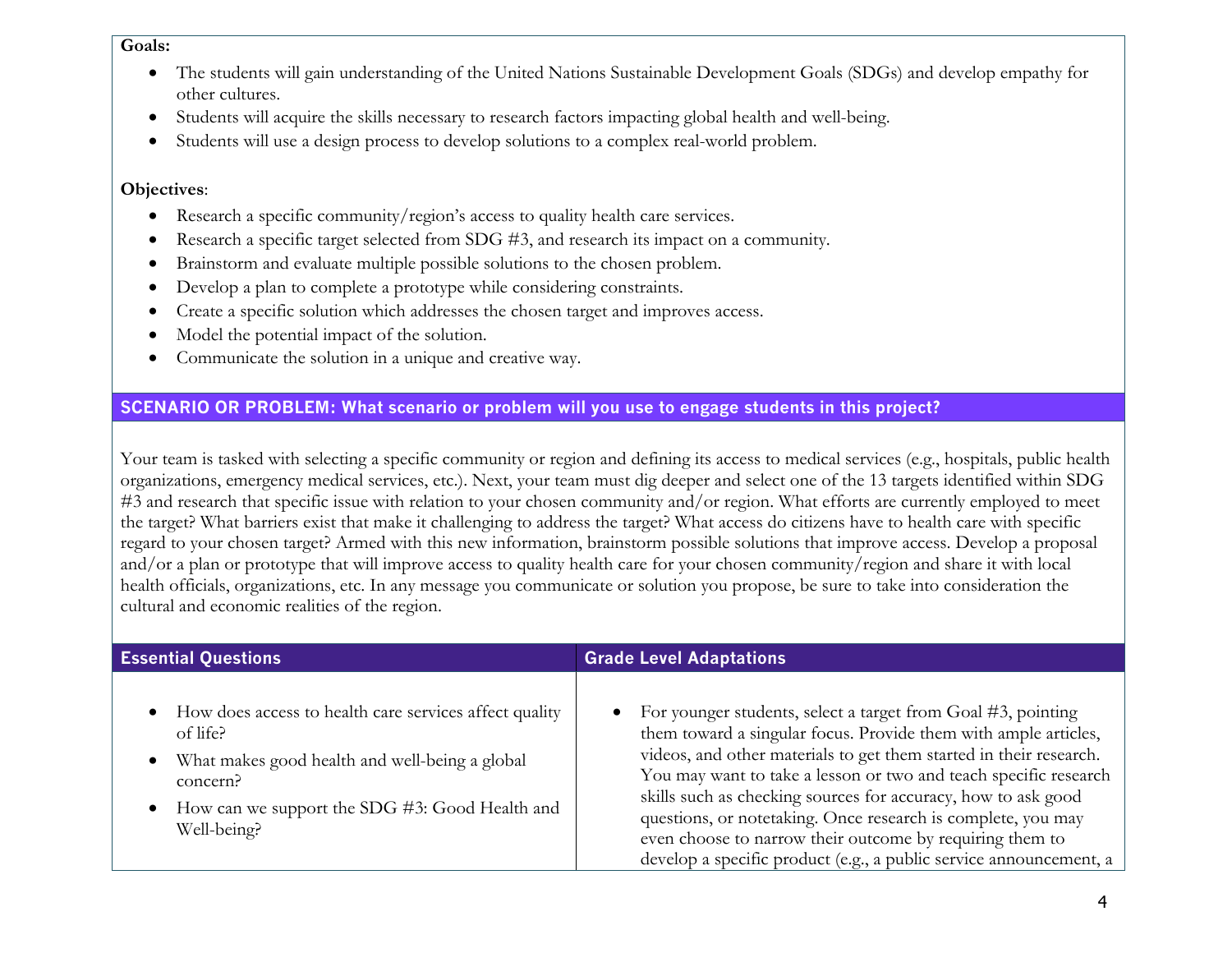| How does technology impact access to health care<br>services? | model alert system, etc.). Students would still have ample choice<br>and voice in how they designed and created the assigned product,<br>but by limiting the options, you will be able to provide more<br>support in understanding complex material. |
|---------------------------------------------------------------|------------------------------------------------------------------------------------------------------------------------------------------------------------------------------------------------------------------------------------------------------|
|---------------------------------------------------------------|------------------------------------------------------------------------------------------------------------------------------------------------------------------------------------------------------------------------------------------------------|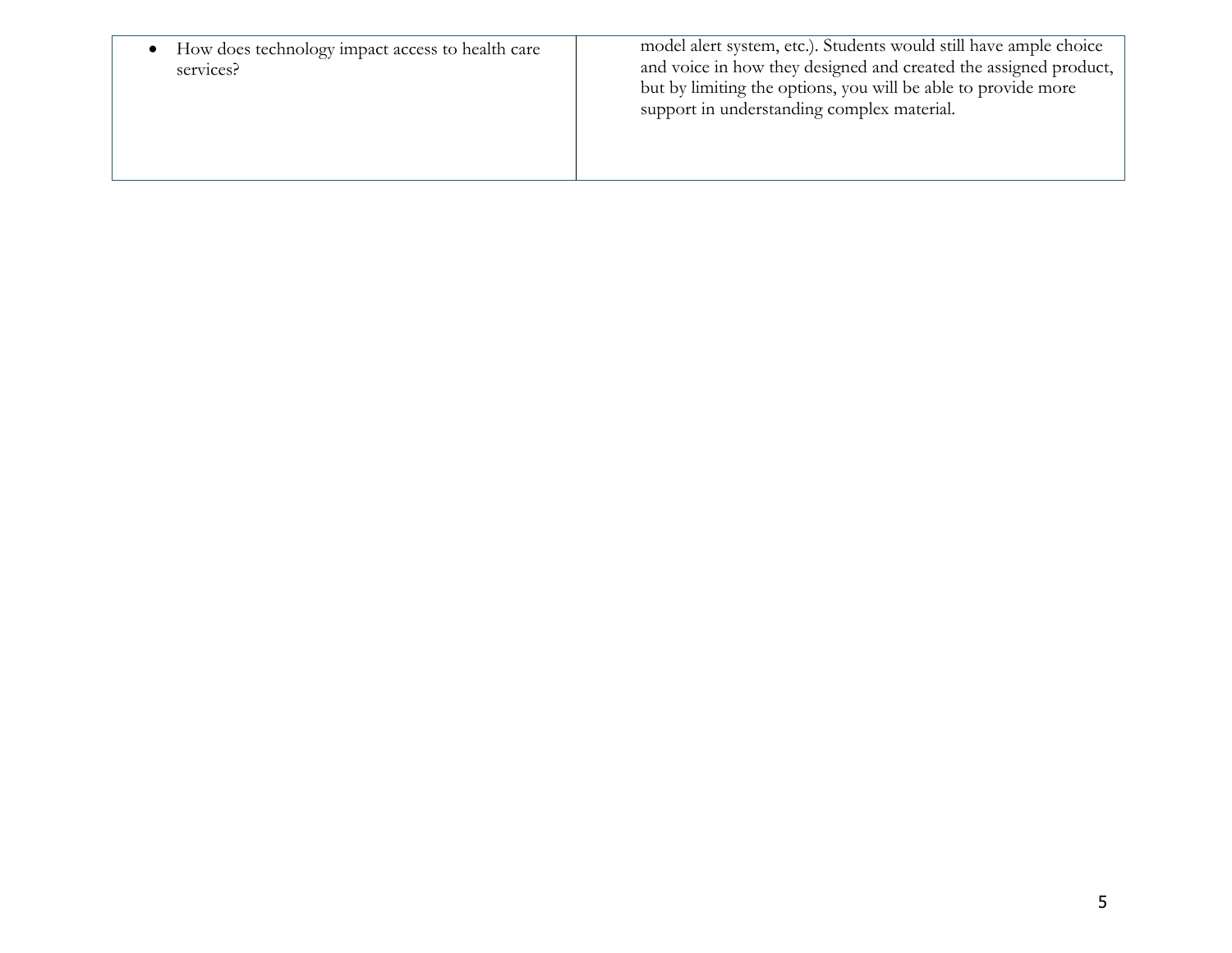| ASSESSMENT: How will you determine what students have learned? (Check all that apply) |             |                                          |   |  |
|---------------------------------------------------------------------------------------|-------------|------------------------------------------|---|--|
| <b>FORMATIVE</b>                                                                      |             | <b>SUMMATIVE</b>                         |   |  |
| Quizzes/Tests                                                                         |             | Multiple Choice/Short Answer Test        |   |  |
| Notes/Graphic Representations                                                         | X           | <b>Essay Test</b>                        |   |  |
| Rough Draft                                                                           |             | Written Product with Rubric              |   |  |
| Practice Presentation                                                                 | $\mathbf X$ | Oral Presentation with Rubric            |   |  |
| Preliminary Plans/Goals/Checklists of Progress                                        |             | Other Product or Performance with Rubric |   |  |
| Journal/Learning Log                                                                  | X           | Self-evaluation or Reflection            | X |  |
| Other:                                                                                |             | Evaluation by Authentic Audience         | X |  |
|                                                                                       |             | 3D model                                 | X |  |
|                                                                                       |             | Other:                                   |   |  |

### **MATERIALS, RESOURCES, or CONSTRAINTS: What materials and resources will be needed? Are there any perceived challenges?**

#### **Materials:**

- Computers with internet access
- Student journals
- Project rubric

#### **Internet Resources:**

- U.N. Sustainable Development Goals
	- o Goal #3: Good Health and Well-being
	- o Sustainable Development Goals Explained: Good Health and Well-being (YouTube video)
- Sustainable Development Goals: Knowledge Platform Health and Population
- World Health Organization
- United States Department of Transportation: National Highway Traffic Safety Association

## **SUPPORT, MODIFICATIONS, AND EXTENSIONS: What is needed to provide support for students who have difficulty learning the content, modify for students with special learning needs, or to provide enrichment for advanced students?**

#### **Support & Modifications:**

- Provide rotating small group sessions or team meetings on a regular basis with a focus on teaching research skills and strategies for students that will need support.
- Design journal templates for students that might struggle to keep their own journal organized.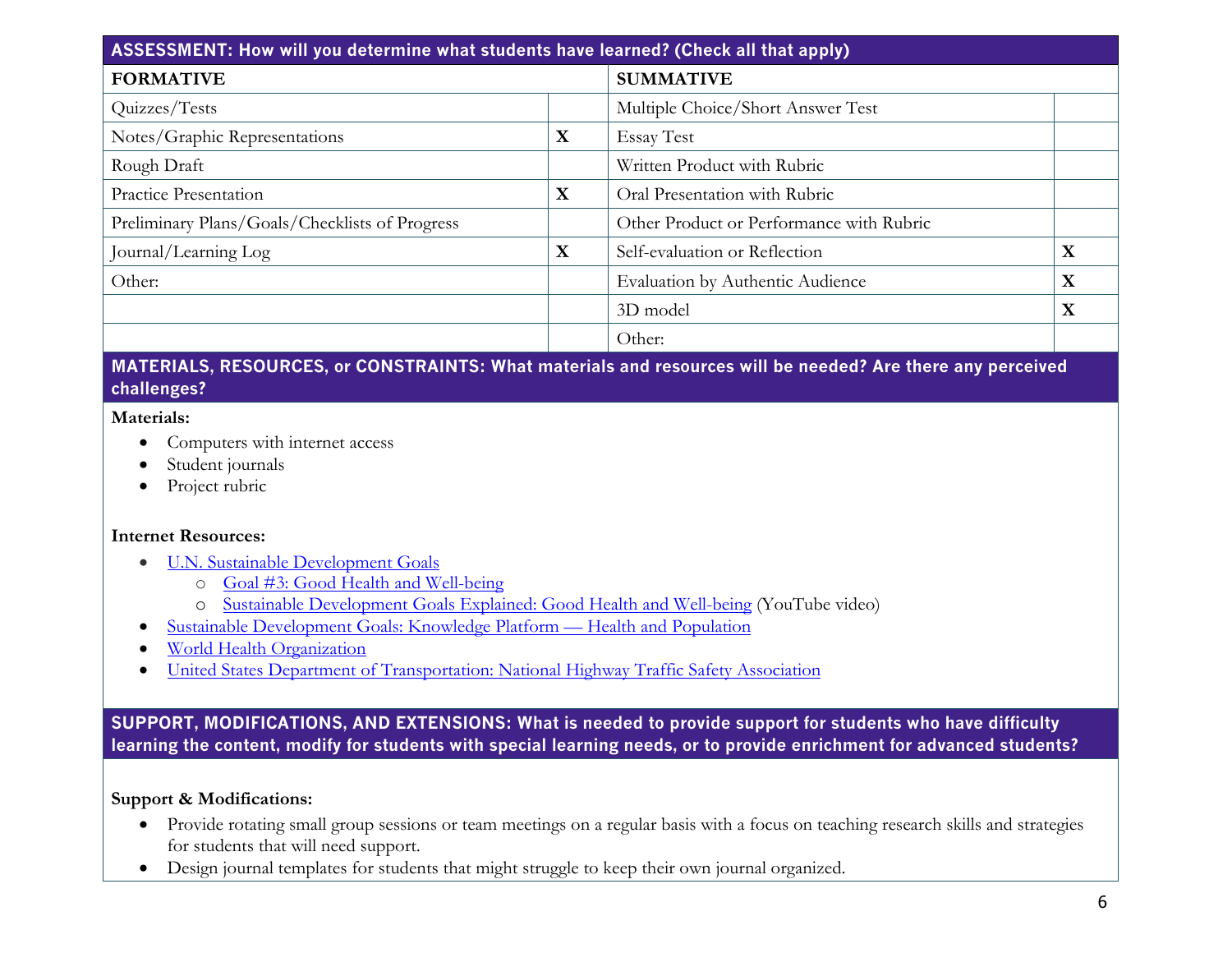**Extensions:**

- Require advanced learners to develop a teachable unit for younger students and have them deliver the lessons to classrooms.
- Develop an awareness campaign for their cause.

## **CALENDAR OF MAJOR LEARNING ACTIVITIES: What are the learning activities or tasks for each day? Are there any project milestones? When will formal assessment activities occur?**

| Week 1                                                                                                                                                                                                                                         |                                                                                                                                                                                                                                                                            |                                                                                                                                                                                                                                                                                                                |                                                                                                                                                                                                                                                  |                                                                                                                                                                                                                                                                                                              |
|------------------------------------------------------------------------------------------------------------------------------------------------------------------------------------------------------------------------------------------------|----------------------------------------------------------------------------------------------------------------------------------------------------------------------------------------------------------------------------------------------------------------------------|----------------------------------------------------------------------------------------------------------------------------------------------------------------------------------------------------------------------------------------------------------------------------------------------------------------|--------------------------------------------------------------------------------------------------------------------------------------------------------------------------------------------------------------------------------------------------|--------------------------------------------------------------------------------------------------------------------------------------------------------------------------------------------------------------------------------------------------------------------------------------------------------------|
| Monday                                                                                                                                                                                                                                         | Tuesday                                                                                                                                                                                                                                                                    | Wednesday                                                                                                                                                                                                                                                                                                      | Thursday                                                                                                                                                                                                                                         | Friday                                                                                                                                                                                                                                                                                                       |
| <b>Initiating: Teacher</b><br>(or guest) lead lesson<br>and discussion<br>focused on building<br>awareness of SDG<br>#3.                                                                                                                       | Initiating: Discussion on<br>SDG #3 and its 13 targets.<br>Discuss communities and<br>regions, access to health<br>care, and challenges facing<br>populations with SDG #3<br>and its 13 goals as<br>backdrop.                                                              | <b>Initiating:</b> Students<br>generate questions and<br>challenge assumptions.<br>Facilitate discussion and<br>record questions for<br>continued research.                                                                                                                                                    | <b>Initiating: Continue</b><br>exploring student<br>questions. Guide students<br>to consider their audience<br>with relation to SDG #3.<br>Compare and contrast<br>communities and regions<br>across the globe as well as<br>locally.            | Planning: Form teams<br>of students and<br>challenge them to select<br>a community/region<br>and explore that<br>community's access to<br>health care resources.<br>What are the needs of<br>the people they are<br>researching? What are<br>their barriers to<br>achieving better health<br>and well-being? |
|                                                                                                                                                                                                                                                |                                                                                                                                                                                                                                                                            | <b>Week 2</b>                                                                                                                                                                                                                                                                                                  |                                                                                                                                                                                                                                                  |                                                                                                                                                                                                                                                                                                              |
| Planning: Guide<br>students to select a<br>specific target from<br>the 13 listed under<br>SDG #3, and help<br>them conduct<br>research on their<br>specific<br>community/region.<br>Why is this target<br>relevant to this<br>population? What | Planning: Have students<br>submit a brief overview of<br>their chosen<br>community/region that<br>describes demographics,<br>the impact of their chosen<br>SDG #3 target, and<br>provides rationale as to<br>why they are addressing<br>their specific place and<br>issue. | Planning: Armed with<br>research, data, and<br>information, student teams<br>brainstorm possible<br>solutions. Facilitate the<br>brainstorming session(s)<br>and encourages all ideas.<br>Encourage multiple<br>possibilities ranging from<br>physical items to digital<br>solutions to services or<br>events. | Planning: Students<br>determine their best<br>solution while keeping<br>cultural and economic<br>realities of their chosen<br>community in mind.<br>Students generate a plan<br>to address their solution<br>and assign team roles and<br>tasks. | <b>Executing:</b> Students<br>begin creating their<br>prototype. This might<br>be a physical product, a<br>digital product, or a<br>service, plan, etc.                                                                                                                                                      |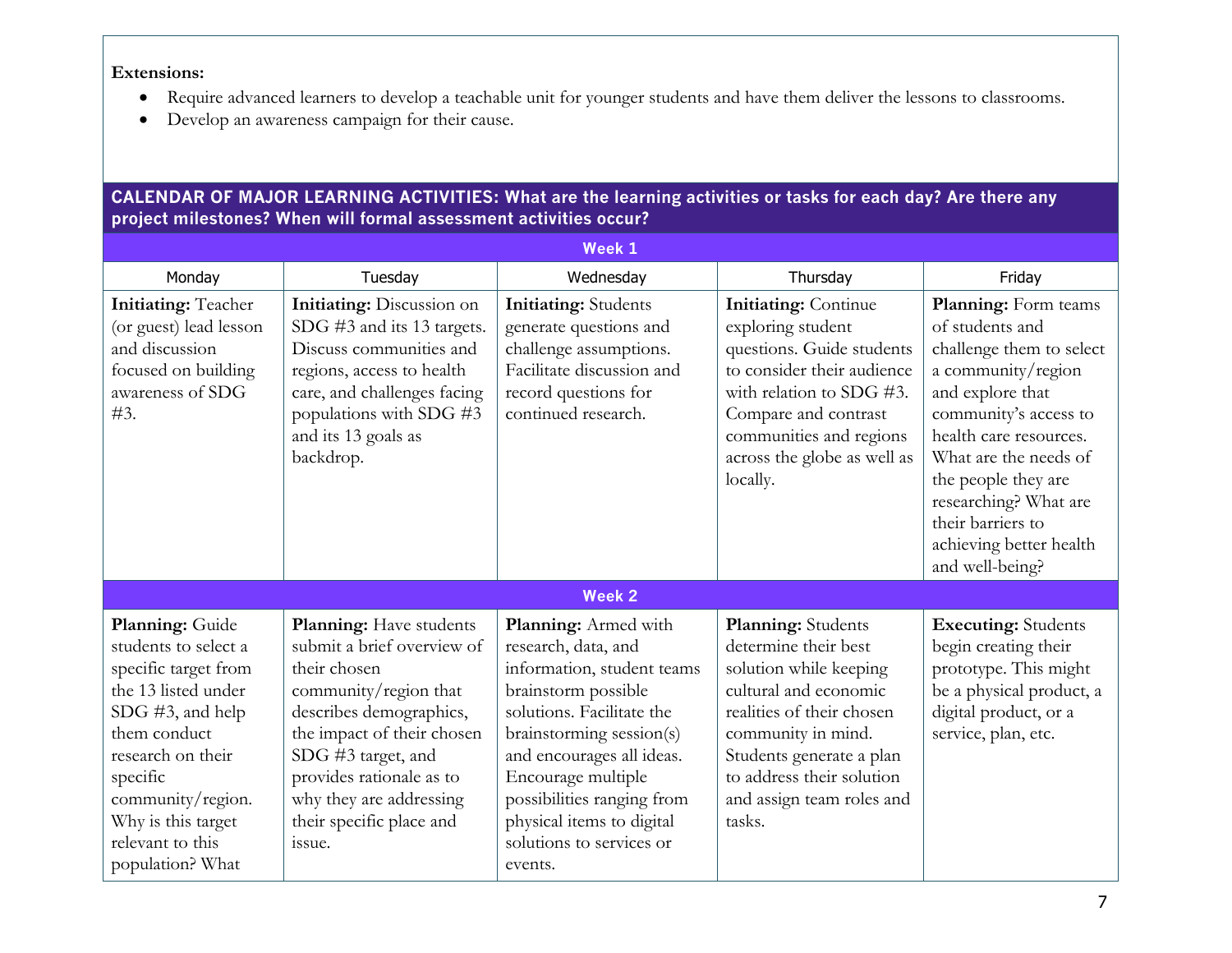| barriers exist? What<br>solutions are currently<br>being used?                                                                                                                                                                                                                                 | Students continue to<br>research their issue and<br>gather data. They might<br>research online, conduct<br>interviews, etc.                                                                                                                                                                                                 |                                                                                                                                                                                                                                                                                                                            |                                                                                                                                                                                                                                                                                                                     |                                                                                                                                                                                                                                                                                                                     |
|------------------------------------------------------------------------------------------------------------------------------------------------------------------------------------------------------------------------------------------------------------------------------------------------|-----------------------------------------------------------------------------------------------------------------------------------------------------------------------------------------------------------------------------------------------------------------------------------------------------------------------------|----------------------------------------------------------------------------------------------------------------------------------------------------------------------------------------------------------------------------------------------------------------------------------------------------------------------------|---------------------------------------------------------------------------------------------------------------------------------------------------------------------------------------------------------------------------------------------------------------------------------------------------------------------|---------------------------------------------------------------------------------------------------------------------------------------------------------------------------------------------------------------------------------------------------------------------------------------------------------------------|
|                                                                                                                                                                                                                                                                                                |                                                                                                                                                                                                                                                                                                                             | Week 3                                                                                                                                                                                                                                                                                                                     |                                                                                                                                                                                                                                                                                                                     |                                                                                                                                                                                                                                                                                                                     |
| Executing:<br>Continued creation<br>time. Encourage<br>testing and improving<br>solutions throughout.                                                                                                                                                                                          | <b>Executing: Continued</b><br>creation time. Encourage<br>testing and improving<br>solutions throughout.                                                                                                                                                                                                                   | <b>Executing: Continued</b><br>creation time. Encourage<br>testing and improving<br>solutions throughout.                                                                                                                                                                                                                  | <b>Executing: Continued</b><br>creation time. Encourage<br>testing and improving<br>solutions throughout.                                                                                                                                                                                                           | <b>Executing: Continued</b><br>creation time. Teacher<br>encourages testing and<br>improving solutions<br>throughout.                                                                                                                                                                                               |
|                                                                                                                                                                                                                                                                                                |                                                                                                                                                                                                                                                                                                                             | <b>Week 4</b>                                                                                                                                                                                                                                                                                                              |                                                                                                                                                                                                                                                                                                                     |                                                                                                                                                                                                                                                                                                                     |
| <b>Executing:</b> Students<br>complete the first<br>iteration of their<br>product and share it<br>with the<br>class/teacher/other<br>users. Students<br>explain the purpose<br>and key features of<br>their design, gather<br>feedback, run tests,<br>identify failure points<br>and areas for | <b>Executing:</b> Students<br>complete the first iteration<br>of their product and share<br>it with the<br>class/teacher/other users.<br>Students explain the<br>purpose and key features<br>of their design, gather<br>feedback, run tests,<br>identify failure points and<br>areas of improvement, and<br>make revisions. | <b>Executing:</b> Students<br>complete the first iteration<br>of their product and share it<br>with the<br>class/teacher/other users.<br>Students explain the<br>purpose and key features of<br>their design, gather<br>feedback, run tests, identify<br>failure points of areas of<br>improvement, and make<br>revisions. | <b>Closing:</b> Students<br>present their solutions to<br>an authentic audience like<br>health officials,<br>politicians, doctors, etc.<br>Students also post<br>solutions (e.g., pictures,<br>brief summaries, etc.) to<br>social media such as<br>Twitter, Instagram, or<br>Facebook using the<br>hashtag #Goal3. | <b>Closing: Students</b><br>present their solutions<br>to an authentic audience<br>like health officials,<br>politicians, doctors, etc.<br>Students also post<br>solutions (e.g., pictures,<br>brief summaries, etc.) to<br>social media such as<br>Twitter, Instagram, or<br>Facebook using the<br>hashtag #Goal3. |